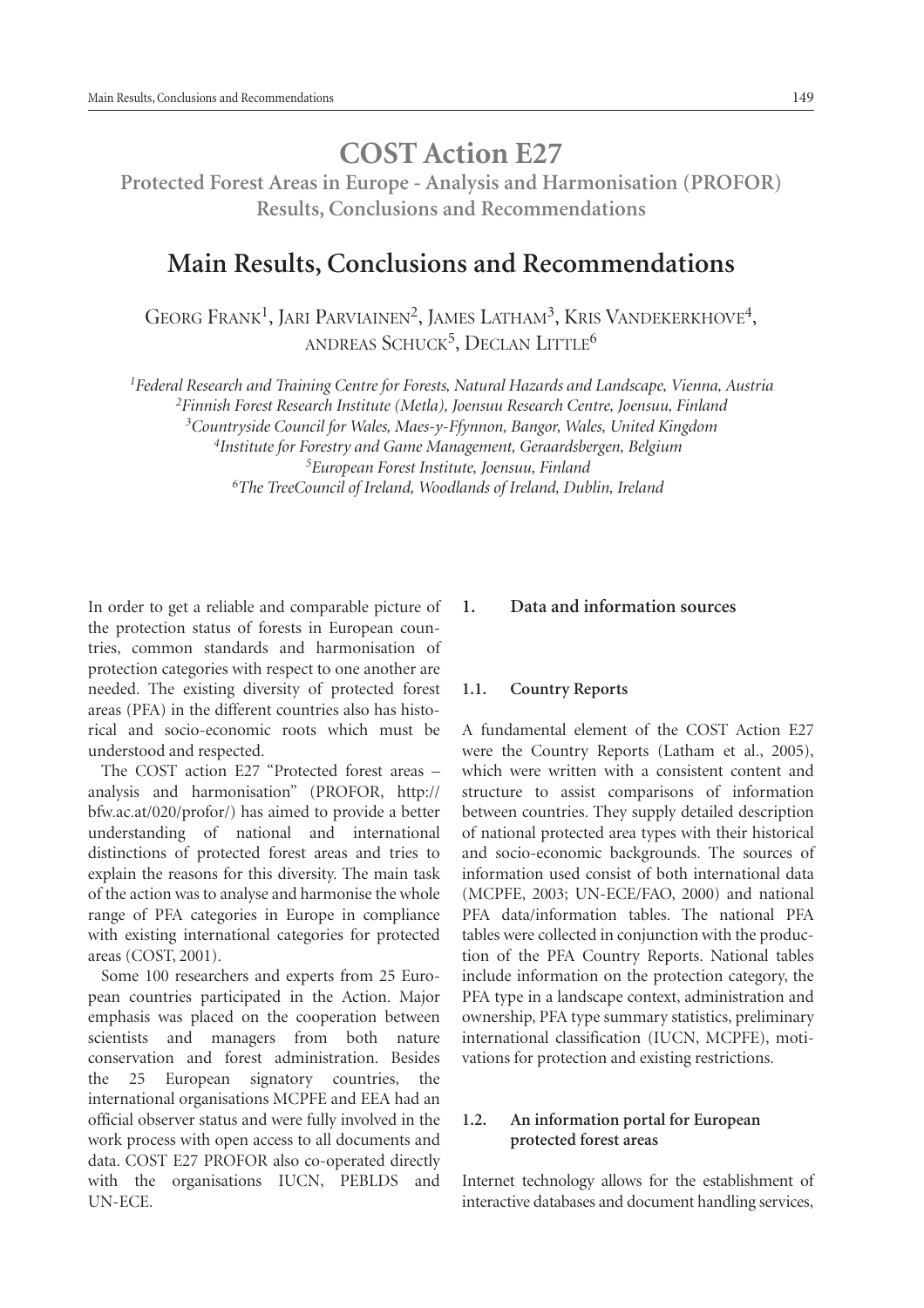which can be either open or closed to the public. The COST Action E27 "Protected Forest Areas in Europe" website was established in order to allow essential communication, management and dissemination. The development of a website included (1) interactive databases, (2) diverse and condensed information related to protected forest areas (PFA), and (3) a document handling and access facility. The site includes restricted working group platforms; interactively searchable databases on PFA categories; PFA related literature; PFA related maps; and a PFA photo gallery. All database records are accompanied by metadata which allows the user to get an overview of the information resources at hand. The website can be found on the Internet at http://www.efi.fi/projects/coste27/.

#### **1.3. EEA Standard Data Bank for designated areas**

In 1995, the European Environmental Agency, the Council of Europe and the WCMC began co-ordinating their activities with respect to compiling a database of designated areas. This project is called the "Common Database on Designated Areas" (CDDA), and includes information from national, EU and international designated areas. The aim is to produce a complete database of all protection categories and protected sites in Europe. Data-input is generally coordinated by the relevant national authority, which is usually the Ministry of Environment or equivalent.

This CDDA list is an important database as it collates all designation types with national titles, numbers and areas. It contains information on over 50 000 designated areas from 48 countries, covering more than 800 various national designation types. (It is estimated that the total number of all designated areas in Europe amounts to approximately 65 000 to 70 000 sites). However, CDDA does not make any analysis on the harmonisation of national designations. Comparison of protected forests in different countries is extremely difficult according to this CDDA category because of the numerous categories and definitions.

The CDDA list groups the records according to the statutory requirements, but the classification does not make any differentiation between the management rules and strictness of protected areas. More information about the objectives of protection, habitat types, forest distribution and proportions of forests within the areas is needed. On the whole, CDDA is seen positively, if completed and regularly updated. The CDDA designation groups support the MCPFE data collection and reporting.

# **2. Analysis of protected forest areas across Europe**

#### **2.1. Development of protected forests in Europe**

The state of biodiversity of European forests can not be fully understood without taking into consideration both long-term forest succession, and the history of settlement and human impact on forests. In this report, special emphasis was placed on the analysis of the diversity of motivations for the protection of the forest surface in European countries and during historical periods.

A wide diversity of motivations for forest protection can be recognized in almost every European country. Because of its extent and continuity, one of the most important motivations for the protection of wooded land is spirituality and religion, which dates back to ancient times. Hunting has also been a driving force in the protection of forests all over Europe, although its importance has varied over the centuries and has decreased markedly in the 19th century. Aesthetic and research motivations were less important across Europe before 1789, as were general protection of wood production and other utilisation, and the protective functions of forests. From the beginning of the 19<sup>th</sup> century, the exploitation of natural phenomena gained more and more importance, also in relation to the exclusion of forests and wooded land from utilisation in the interests of nature observation. Landscape preservation, preservation of habitat in general and particularly of rare species of fauna and flora became an important mission from the beginning of the  $20<sup>th</sup>$  century onwards. During the 1920s and 1930s, even during the wide-ranging economic crisis and the general need for timber and firewood, nature protection became important and gave rise to the publication of the first nature protection laws in Europe. The importance of the nature protection movement increased from the 1970s, and was very much supported and promoted by scientific research. The year 1970 marked the beginning of a new approach in the field of nature protection: protection moved from that of specific natural phenomena and small protected areas to the integrated protection of large areas, and the protection of biodiversity through appropriate forest management.

In Central Europe, the tree species composition and extent of woodland remained quite stable until the early medieval period, from which time onward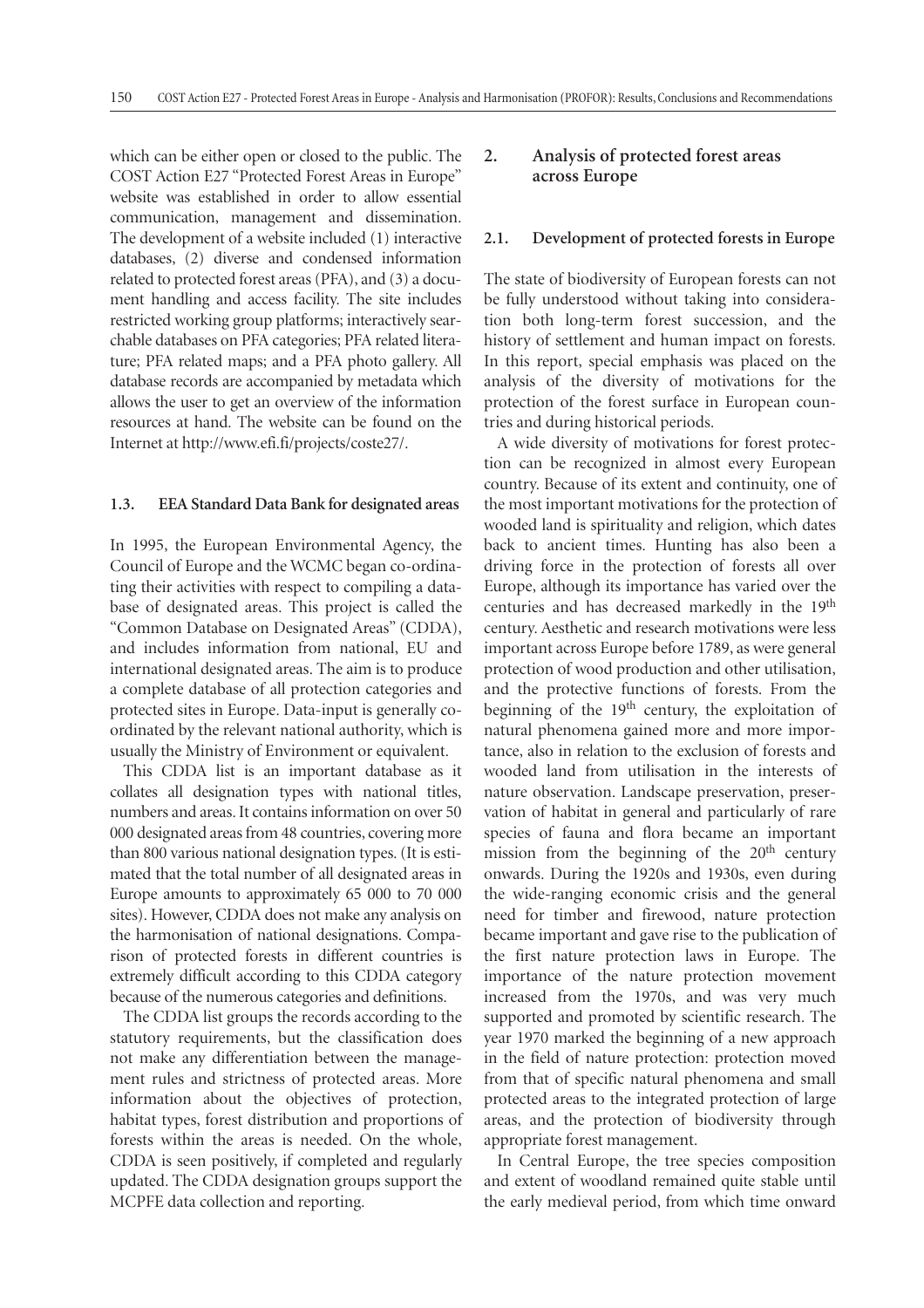much of the original forest cover was cleared for agriculture and human settlement. In the Mediterranean Region widespread clearance and replacement of forests by maquis seems to have occurred around 2000 years ago. Because of the early clearance of almost all forests in the Atlantic region of Europe for agricultural purposes and the efforts to re-afforest during the 19<sup>th</sup> / 20<sup>th</sup> century, the percentage of the forest area that is plantations is the highest in Belgium, Denmark, Ireland, The Netherlands, Portugal and United Kingdom; in Central and Northern Europe semi-natural forests still dominate. Many plantations were of conifers. Thus the percentage of conifers, growing on sites where broadleaved trees form most of the potential natural vegetation is highest in Ireland, United Kingdom and Denmark. In Central and Northern Europe the forest cover was never totally removed and a certain proportion sustained over the centuries. Sweden and Finland have the highest proportion of protected untouched forest remnants in Europe.

#### **2.2. A general analysis of protected area types**

There is a great variation in typology, restrictions on use and motivation for designation between PFA type and countries, and a superficial analysis of the data records may be misleading. An attempt was made to identify characteristics, similarities and differences between categories of protected forest areas and countries with respect to restrictions and motivation for designation by means of multivariate statistical methods. The analyses shows a clear separation between restrictions which pertain to timber resources and silvicultural management and those relating to non-timber production and public access. These differences are in parallel with the differentiation between North and South: in Northern Europe the restrictions affect the harvesting of timber resources and the forest infrastructure. In the Mediterranean and Atlantic countries this applies to access restrictions and non-forest products (mushrooms, berries, etc.). Counties with a high share of forested areas and relatively low population density have restrictions which aim at the preservation of large protected forest areas. Countries with high population density and low forest cover must limit tourism and the exploitation of non-forest products.

#### **2.3. Selection criteria for protected forest areas dedicated to biodiversity conservation**

Data collected in the framework of the COST Action E27 show that there are very seldom quantitative conservation targets and that design criteria are often not adequately defined, at least in a perspective of species and habitat conservation. Many existing reserves have been chosen in an ad hoc fashion, without the use of explicit criteria. Though composition issues are often integrated into selection criteria, important spatio-temporal dimensions are only used infrequently by practitioners. In Western and North European countries the majority of forests are owned by families and individual people. Due to the ownership structure the forests and the forest unit distribution are very heterogeneous and scattered, and therefore influence that protected forest area networks are not possible to set according to the optimal biological/ ecological criteria. In many cases, minimum size of protected areas, site connectivity, or forest continuity simply cannot be taken into account. Even the presence of rare or threatened species and habitats, two criteria that are considered as prime importance for the selection of most PFAs, the availability of reliable distribution data prevents adequate design of reserve networks.

In conclusion, it is clear that guidelines and criteria for PFA designation deserve to be improved and sharpened in many European countries. In a general way, structural and spatio-temporal criteria certainly deserve to be better taken into consideration. The integration of such criteria together with the identification of quantitative targets in the designation process should be based on the existing stock of conceptual and methodological studies and should be implemented in the field through a synergy between theoreticians and practitioners. This is the only way to build a functional network of protected forest areas, acting as real sanctuaries for biodiversity and as unique research laboratories.

# **2.4. Organisations responsible for or involved in the establishment and maintenance of protected forest areas**

The establishment and management of protected forest areas (PFAs) in each country depend on the structure of actions, agreements and obligations, which may vary for PFA types. There are tasks which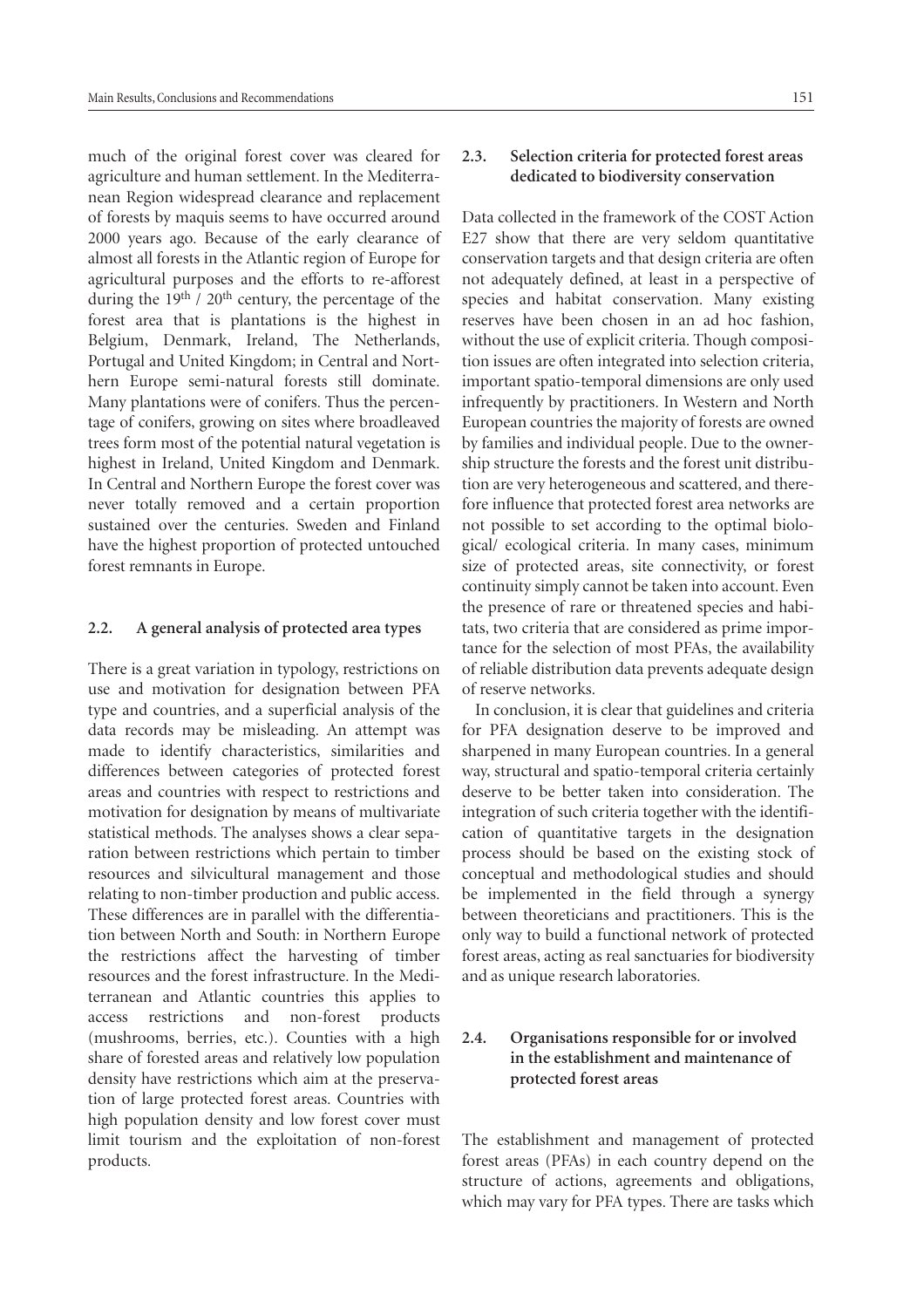are generally in more national competence (policy and development) and others (executive tasks, local surveillance) where competences are more often on a local level. Besides the obvious responsibilities (such as the establishment and management of PFAs) countries` policies on PFAs depend on certain strategies influenced by international agreements, lobbies and the national social and economic climate. Furthermore, there is a legislative framework, which often incorporates regulations, restrictions and optional subsidy arrangements for PFA types and names the institutions accountable for managing PFAs.

#### **2.5. Forest protection in the context of landscape**

National delegates of COST Action E27 have highlighted the importance of the human component for the characteristically small-structured and varied cultural landscape within PFAs, and their predominance of semi-natural woodlands. Landscape values concern not only biophysical aspects, but also European societies through their intensive use of forests for centuries. Indeed, this is the reason why the richness and diversity of rural landscapes is such a distinctive feature of the European continent. One significant result however, is that landscape protection in Europe is often not restricted to forests, but frequently concerns a mosaic of land-uses.

#### **2.6. The value of protected forest areas**

A direct monetary valuation of protected forest areas was not directly a target of COST Action E27, but the material allowed some assessment of direct and indirect benefits, restrictions and compensations differentiated according to the individual stakeholders (forest owners, visitors, hunters, fishermen, scientists, beneficial owners, communities, etc.) Taking into account the expected regional differences it could be shown that the actual beneficiaries of protected forest areas are local although not the forest owners themselves, whereas less strictly protected areas benefit a larger number of people.

Regarding differences between stakeholders in strictly and non strictly protected forest areas it can be stated that scientists and state administration get the largest number of benefits from the strictly protected areas, whilst landowners and visitors get the major number of benefits from the non strictly protected forest areas. Considering the limitations, landowners and visitors are the groups with most limitations either in strict PFA and in non strict PFA. Compensations are mechanisms more often used in non strict PFA than in strict PFA and when they happen affect landowners.

# **2.7. Identification of key terms, definitions and data flow processes for protected forest areas – a contribution to cross-border communication**

Experts use their own special language, consisting of specialised terminologies. The more experts from different countries communicate, the higher are the demands for clarity and accuracy in communication. COST Action E27 members compiled a list of the most important terms that relate to protected forest areas and to identify those that were problematic. All 18 languages of the member countries were included.

Even the definition of forest varies quite considerably between European countries. It makes a clear difference for the assessment of protected forest areas if the national forest definition or the internationally agreed definition is applied. What is even more confusing is the fact that the category of "other wooded land" used in the global context does not exist in most national definitions. For international use of protected forest area statistics it is strongly recommended that the most relevant international definition of forest is used.

Several data sources such as national databases on PFAs, maps, information from systematic strata sampling and short term management planning are involved. National forest inventories (NFIs) have not yet played an important role as they were not specifically adapted to PFAs. Data transmission is a national task of the national ministries; they may involve research institutes. National reporting is made by nationally nominated correspondents.

The accuracy of data on PFAs was, in most national cases, estimated to be precise to good when considered on the national level. However, most correspondents believed that data were not comparable at the international level, as national reporting is dependant on national conditions and interpretations of assessment guidelines.

Ways to improve data quality and reporting were proposed: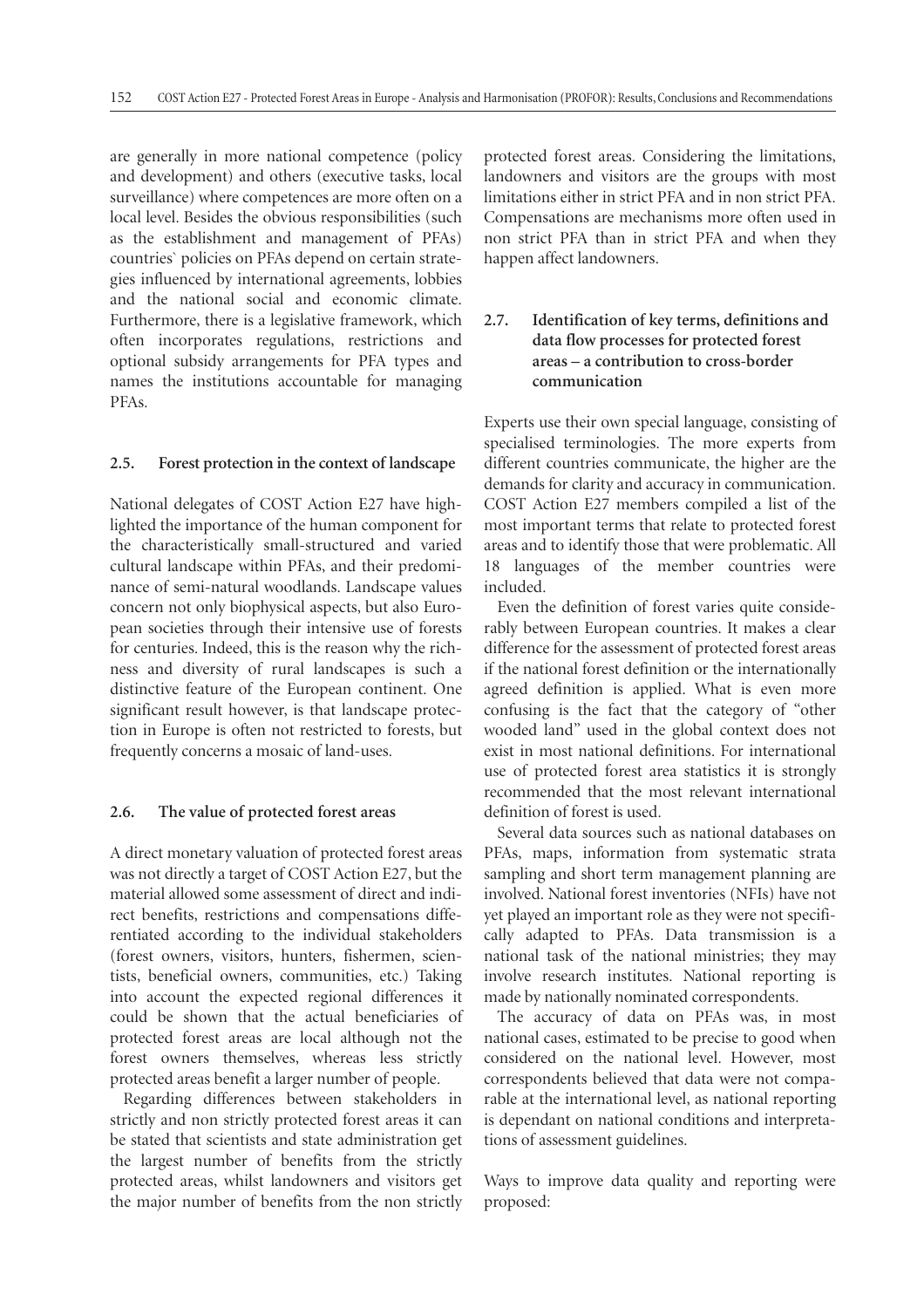- 1. better guidance from TBFRA and MCPFE teams of specialists in cooperation with the national experts;
- 2. adaptation of national nature protection designations to European protection categories;
- 3. better use of new data sources like GIS supported databases to exclude overlaps and double counting;
- 4. reporting national authorities should release relevant figures and summaries for their countries for public evaluation and discussion;
- 5. international reporting needs to use synergies between different actions: each item of information must only be requested once at a given date from each country; this means close cooperation especially of TBFRA and MCPFE procedures.

#### **3. Classification of Protected Forest Areas**

#### **3.1. Classification systems**

A common standard is needed to produce reliable and comparable figures on protected forests for the whole of Europe.

In Europe, two international classification systems are used for reporting on protected forests:

- 1. IUCN developed a set of Protected Area Management Categories for world wide use (IUCN, 1994). It contains six protection categories. TBFRA in Europe has used the IUCN Management Category System for the reporting of protected forests areas in TBFRA 2000 (UN-ECE/FAO, 2000).
- 2. MCPFE produced figures on protected forest area in its "State of Europe's forests 2003". For this purpose the MCPFE Assessment Guidelines for Protected and Protective Forest and Other Wooded Land were developed during 1999 – 2003 and endorsed by national governments during the MCPFE Conference in Vienna in 2003 (Annex 2 to the Vienna Resolution 4) (MCPFE, 2003a, 2003b, 2003c). As far as is possible these MCPFE classes were aligned with the respective Protected Area Management Categories of IUCN.

IUCN categories approach a global view, and include six categories. The IUCN classification has been applied to the description of vast untouched, continuous and state owned forest areas. IUCN categories include all types of ecosystems, and have not been especially well suited to classifying forest protection, while forests are often only a part of larger protection areas.

Because of the long historical use of forests in Europe which has led to altered forest ecosystems, forest fragmentation into the small, isolated areas inside other land use classes and heterogeneous forest ownership structure, the European concept of forest protection has become more complex and varied than in other continents with huge areas of untouched forests. MCPFE classification is thus adjusted especially for European conditions.

In order to evaluate their possible usefulness for assessment of European Protected Forest Areas, an analysis of both existing international classification systems (i.e. MCPFE and IUCN) and the results derived from these systems is required. The objectives are to analyse the differences in reporting, based on the local background and expertise of the delegates in the COST Action, to point out the sources of divergence and confusion and to propose interpretation guidelines that can be used to provide more harmonised data on protected forests in Europe. COST Action E27 does in no way intend to make direct comparison or valuation between countries, even if differences between countries with similar natural resources and political and administrative frameworks are highly visible.

Both the IUCN system of Management Categories and the MCPFE Assessment Guidelines are considered in the context of classification of protection management intentions. It does not necessarily reflect the activities that are actually performed, allowed or tolerated in practice. Both systems also classify management objectives and restrictions. They do not evaluate the actual quality and conservation value of sites. Hence, a particular Class may include a wide range of forest types, with different degrees of naturalness (i.e. from pristine virgin forests to plantations) and varying biodiversity quality.

#### **3.2. Analysis of MCPFE and IUCN classification systems**

Both the IUCN system of Management Categories and the MCPFE Assessment Guidelines are described, and evaluated, by comparing the statistics of TBFRA (using IUCN categories), the MCPFE's State of Europe's forests 2003 (using the Assessment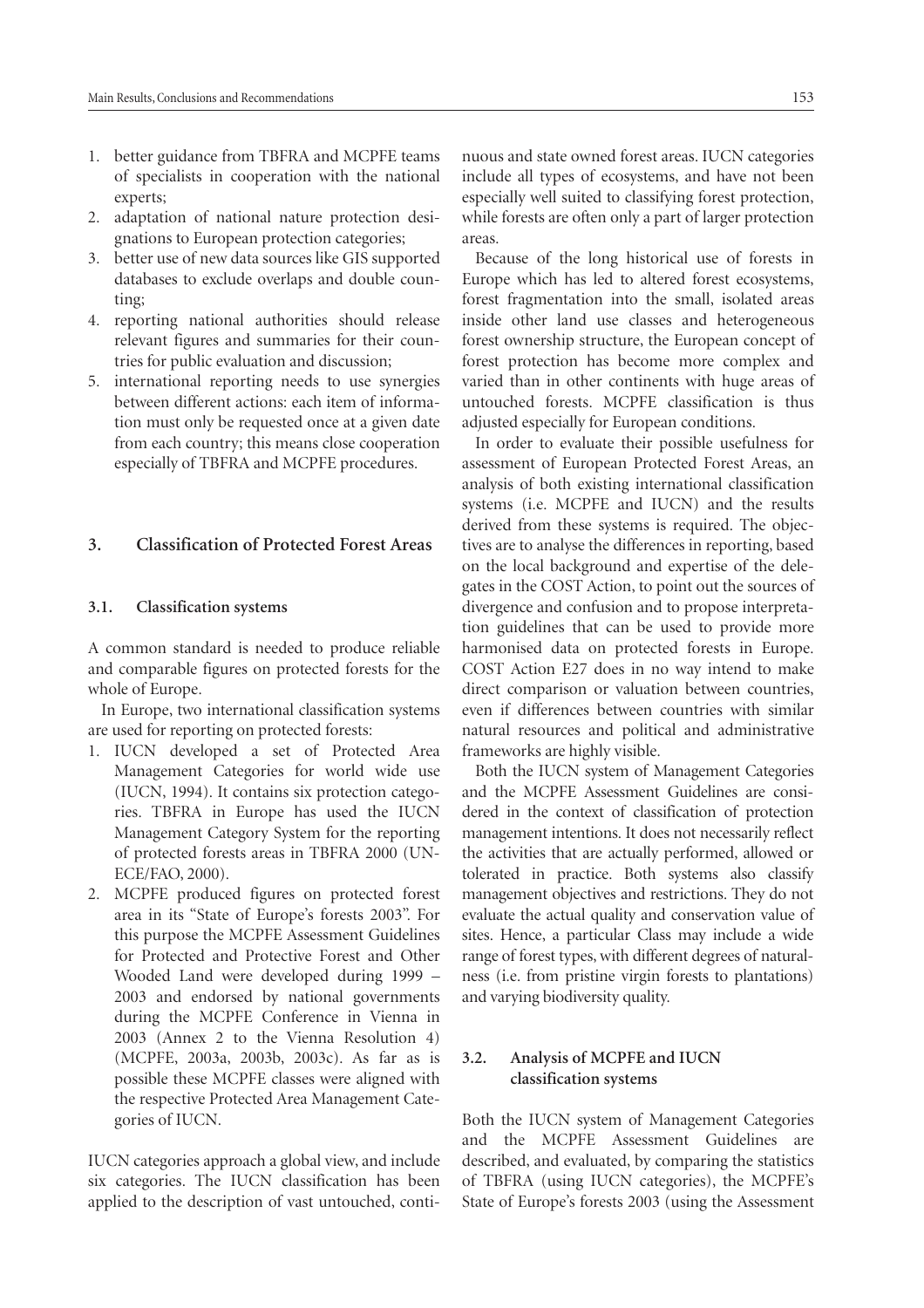Guidelines), and through the crucial input from the country experts of the COST-Action E27, gathered by means of questionnaires, country reports and plenary discussions. Results of the comparison between TBFRA (IUCN), MCPFE and personal estimates of the COST Action E27 country delegates showed considerable variation. Even on quite strictly defined protection categories (like strict reserves), reported figures are even sometimes of a different order of magnitude. Therefore, one can state that there exists considerable confusion and, to date, no harmonised and comparable dataset on PFA in Europe is available.

In most countries, the results of the assessment of protected forest areas according to TBFRA (IUCN) and according to the Ministerial Conference for the Protection of Forests in Europe (MCPFE, 2003) differ considerably, and in some cases even extremely. A questionnaire was circulated among COST E27 delegates in order to assess the plausibility of the results. The experts had not doubted the correctness of the data. Slight changes or differences can be explained by new development since data were gathered, i.e. some new protected areas that have been designated and / or expanded.

Also, differences in the delineation of 'forest' are pointed out as an explanatory factor for the variation observed. Some protected areas include both forest and open areas. This results in the differences due to the application of alternative definitions of forest used in European countries, as does the level of detail of the delineation (e.g. satellite data vs. terrestrial surveys). The TFRA/FAO definition of forest provides a very straightforward but broad interpretation of forest (crown cover  $> 10\%$ ; 5m high), while country definitions are sometimes much more restrictive. Therefore, it should be very clearly stated what definition of forest is used in the reporting procedure, and country correspondents should inform the data-collector on the level of detail and methodology used in the calculations. However, almost all correspondents state differences in interpretation of the classification system as the main reason for the discrepancies observed. Indeed, minor differences in interpretation proved to produce major variation in results.

Ambiguity may arise from individual national forest definitions applying more strict standards than the TBFRA/FAO definition. TBFRA (UN-ECE/FAO, 2000) and MCPFE (2003) data were merged and processed by official institutions. Not all data stem from national forest inventories. The information on

the area is provided by official databases and NGO databases including GIS-Layers. According to the experts, reliability of data and reporting was not the main cause for inconveniences. Even when data are reliable, the definitions of the individual protected forest categories offer a certain scope for interpretation. The aim of COST Action E27 is to find out the reasons for differing interpretations and to elaborate proposals to narrow the scope of interpretation.

# **4. Recommendations for clarifying Protected Forest Area (PFA) categories for reporting purposes**

Based on the results of the questionnaire among the country delegates on the working group, the comparison of official statistics and best professional judgement, and on subsequent discussions within the Working Group 2 of COST Action E27, a number of recommendations to improve the quality and comparability of the statistics that are produced have been compiled.

The difficulties regarding interpretation exist mainly on two levels:

- 1. The strictness of "legal basis" and definition of "forest"
- 2. The strictness of "intervention" and "management restrictions"

The COST Action E27 has produced an extensive document pointing out sources of uncertainty in the existent reporting systems, and formulating concrete suggestions or clarifications that should help reduce the divergence in interpretation, thus leading to more harmonised and comparable datasets (see Vandekerkhove et al., chapter 3.4. in this report). However, as differences in interpretation are so apparent, it is still advisable to include an extensive harmonisation phase in the reporting process, as it is impossible to clear out all imaginable differences in interpretation.

# **4.1. The IUCN Guidelines for Protected Area Management Categories**

The IUCN Protected Area Management Categories were not specifically developed for the purpose of reporting statistics on Protected Forest Areas in Europe, but to assist governments and others in desi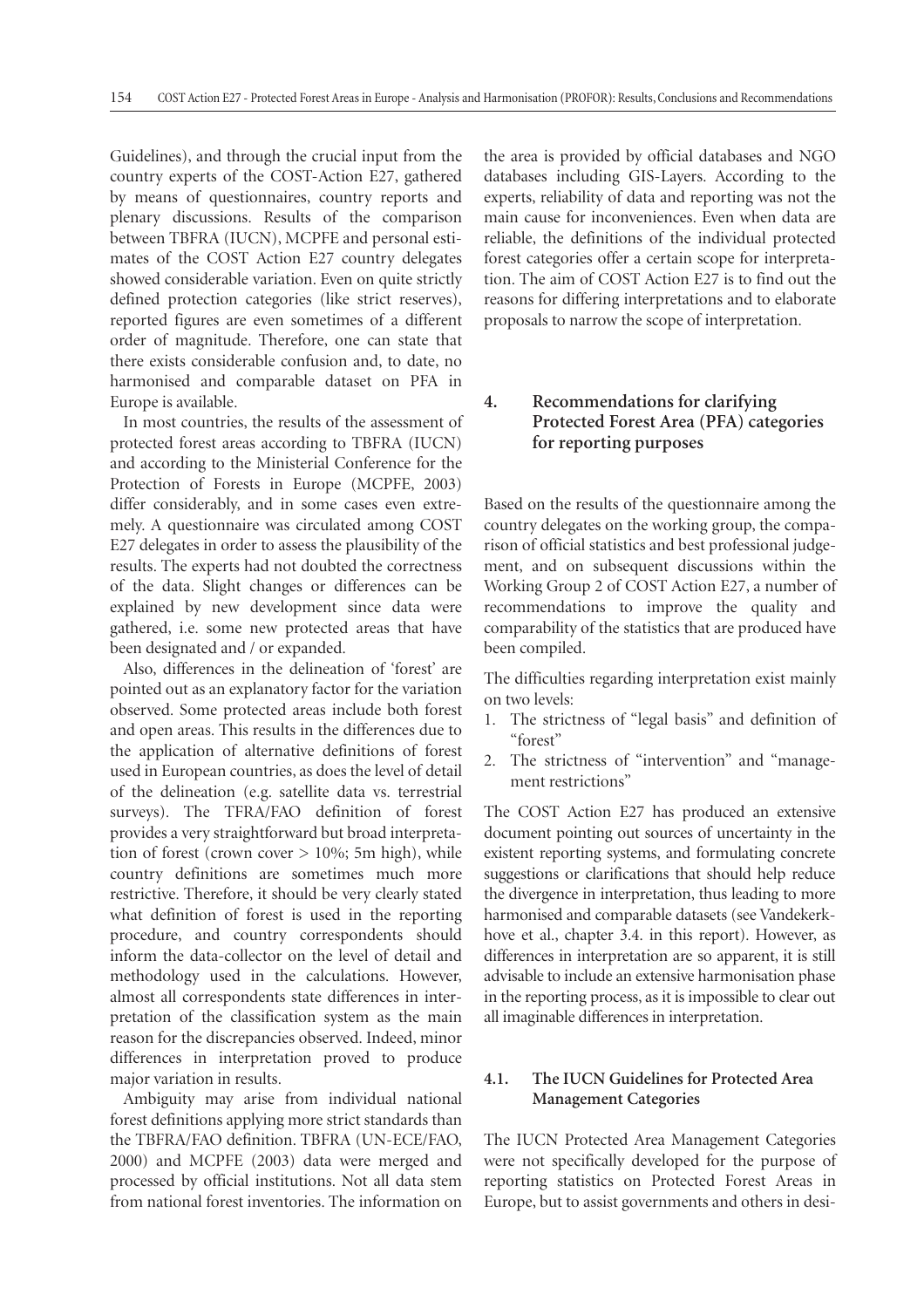gnating protection areas for all existing ecosystems (both aquatic and terrestrial) on a global scale. Therefore, clarification and an interpretative guide are required if this system is to be used for statistical purposes at the European scale.

The COST Action E27 endorses a strict interpretation of the overriding definition, i.e. forests (and in the wider sense all Protected Areas) reported in IUCN-Categories should always have conservation and enhancement of biodiversity / natural values as the primary goal. This should be guaranteed through legally binding, long term commitments, linked to national nature conservation programmes.

Multifunctional forests should not be included in the reporting statistics, even if nature conservation is of equal importance to other functions over the whole area, or even the main function in parts of the area (e.g. key biotopes) as they do not comply with the over-arching definition of IUCN Protected Areas.

Areas set aside under specific certification programmes are not compatible with the overarching definition set by IUCN (1994). Certification programmes are voluntary and can be revoked at any time. They do not require any long term commitment and therefore do not meet the overall requirement of "legal or other effective means".

The IUCN definition of a Protected Area looses some of its power and focus by including 'associated cultural resources', as this leaves it open to wide interpretation, resulting in the inclusion of all kinds of multi-functional and other site uses (be they traditional or otherwise).

The most important aspect to highlight is that it is quite unclear as to what should be included as 'legal or other effective means.' It follows that 'other means' need to be indefinite and stipulated in official documents (i.e. management plans, etc.). However, most management plans have a timeframe of 10-20 years, after which management practices and even management objectives may be altered or modified. Moreover, management plans are commonly considered to be 'supporting technical documents' that provide guidance to management though may not necessarily include clear and enforceable commitments. Management plans alone are not considered to provide sufficient 'legal basis' for inclusion, as they are only an implementation tool toward the conservation objective. Inclusion of management plans can only occur if they are associated with an explicit, legally binding designation.

In many countries conservation objectives are also encouraged through protective ownership, (e.g.

conservation trusts or state and local authorities), conservation management grant schemes, management plans for designated sites, etc. It should be clarified whether these should be included as 'legal or other effective means'.

A similar situation arises with forests where grant schemes and other state incentives that focus on conservation and enhancement of biodiversity are applicable, provided an agreed management plan is implemented. Although they can be very effective in addressing biodiversity management requirements, they are essentially voluntary in the sense that owners are often not compelled to carry out every action stated in the management plan if they decide not to. Therefore it would be useful for IUCN to produce a document that clearly defines the criteria that must be fulfilled in order to comply with 'legal or other effective means'.

In the IUCN system it is stated that 'the areas should be large enough to allow the ecosystem to fully develop' (IUCN, 1994). However, no guideline size criteria are provided as to the minimal area that should be considered. Potentially, every country may have its own interpretation of what this lower limit should be. This lower limit may not be absolute but dependent on local/ regional features or even site conditions. Moreover, in densely populated areas, where valuable natural sites comprise small fragmented relics, there is little choice as to what the size of a protected site should be. The absence of clear guidelines on 'minimum size criteria' for sites is reported to be a major cause of uncertainty on the inclusion of certain national protection categories.

When using the FAO definition of forest (FAO 1998, 2001, 2006) in combination with the IUCN definition of Protected area a strict and straightforward approach is recommended. The reported figures should be the simple intersect between boundaries of the officially Protected Area regimes, and the area of "forest" defined according to the FAO definition. The COST Action E27 rejects firmly the *a posteriori* exclusion or inclusion of certain forests based on qualitative criteria or specific local objectives. Even if a plantation is included in a Protected Area (i.e. as it fulfils the basic requirements of a Protected Area according to IUCN) it should consequently be reported in the statistics.

A detailed identification of issues requiring clarification and concrete recommendations to improve the use of specific IUCN Categories are compiled by Vandekerkhove et al. in chapter 3.4. in this publication.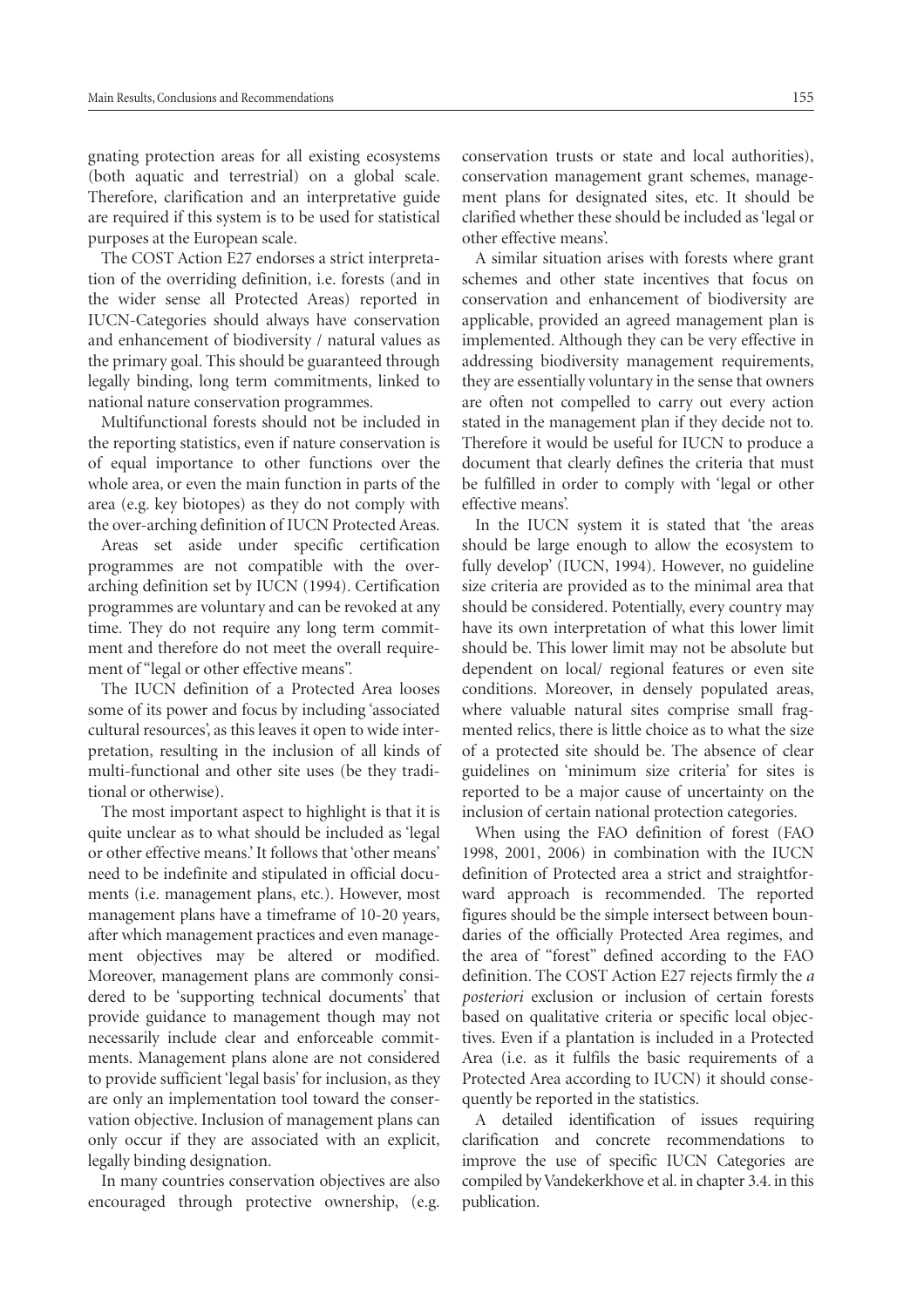# **4.2. The MCPFE Assessment Guidelines for Protected and Protective Forest and Other Wooded Land in Europe**

The MCPFE Assessment Guidelines were generally better appreciated than IUCN Guidelines for reporting on PFAs, as it is better adapted to the European situation, and was specifically developed for reporting purposes.

The MCPFE classification system addressed - in a more precise and well-balanced way - the different protection regimes in the countries. For most correspondents, it was easier to assign the different national protection categories to the MCPFE Classes. Although very few countries reported data for all Classes, most Classes are represented in the majority of countries. Class "no active intervention" was most problematic; although many countries reported figures for this Class, it was clearly stated that, if interpreted in the strictest manner, this class does not occur anywhere in Europe.

Explicit designation in the context of the MCPFE Assessment Guidelines (MCPFE 2003a) comprises both designations defining forest and other wooded land within fixed geographical boundaries delineating a specific area as well as designations defining forest and other wooded land not within fixed geographical boundaries, but as specific forest types or vertical and horizontal zones in the landscape. This 'zonal delineation' was only relevant to a few countries and depended very much on how it was interpreted. For these countries however, they are considered a very valuable tool to report specific PFAs.

# **4.2.1. Clarification on General Principles**

By assessment of protected/protective areas according to the management objectives all the three general principles agreed in the Annex 2 to Vienna Resolution 4 (legal basis, long term commitment, explicit designation; MCPFE, 2003a) need to be fulfilled simultaneously.

All protected/protective areas must have an official and permanent status of protection: governmental (Federal, State or EU-level) decision by nature conservation act, law or statute, forest act, law or statute or official written contract between state authorities and forest owner. The single protected area (name) or group of areas (protected habitats) should be mentioned in the national/regional legal documents. Other means for protection are to be considered as voluntary contributions for protection.

Legal basis automatically creates long term commitment status as an "ad infinitum" approach. By contract with management commitments the time period is 20 years at minimum in order to be included into the category of official protected/ protective areas. Forest management plans are necessary as the maintenance guidelines for protected areas, but they are flexible in their applications and have normally a shorter time span than 20 years in order to achieve long term commitment. Forest management plans are considered to be technical documents. If management plans are used as a basis for classification and delineation of a protected forest area, they must include a clear statement and connection to the long term legal basis of the protection regime.

The prerequisite for inclusion of the area into the designation type with fixed geographical boundaries is the clear delineating made on map. For the designation type without fixed geographical boundaries the prerequisite for inclusion is a strict interpretation as for type with fixed boundaries, which means clear descriptive definition of the vertical or horizontal zones in the landscape.

# **4.2.2. Additional general remarks**

- 1. The same definitions and terms for forest and other wooded land as used by MCPFE-UNECE/FAO data collection guidelines for national reporting should be used for reporting on the MCPFE classes for protected/protective areas (see Report on the State of Forests and Sustainable Forest Management in Europe 2007. Terms and Definitions for the Enquiry on MCPFE Indicators fro SFM, 10 October 2005. MCPFE-UNECE/FAO Data Collection, http://www.fao.org/forestry/fra2005-terms/eng, and http://www.mcpfe.org). If national definition for forest or various scales are used this deviation from international definitions must be described and illustrated.
- 2. MCPFE classification is focused on the assessment of management objectives and restrictions to interventions (strictness of management). The classification does not evaluate the management effectiveness or the biodiversity aspects/quality of protected/protective areas. This means that various forest types, characters or naturalness classes can be included in the MCPFE classes. For instance forests undisturbed by man, seminatural or even plantation forests can be included in the same MCPFE class depending on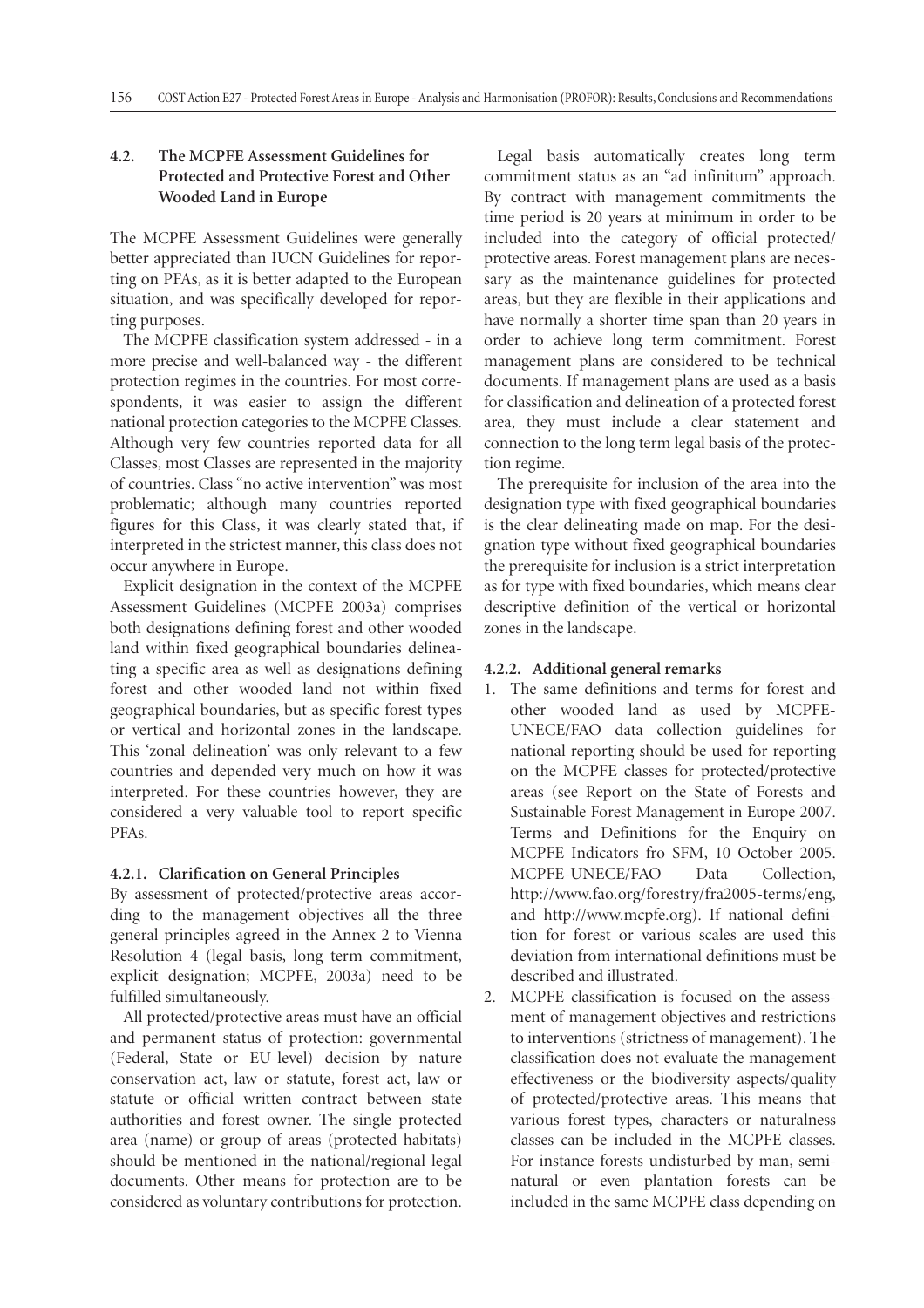the country conditions. On that sense there are no value ranking between the classes MCPFE 1.1 to 1.3, these categories are complementary by evaluation on the amount of forests and other wooded land protected for biodiversity. The biodiversity aspects of forests including protected areas will be described by other biodiversity indicators of MCPFE reporting.

3. Voluntary contributions without legal basis must be reported separately. Those voluntary contributions can include for instance protected forest areas on private land without official statutes, special ecological network areas, short term contracts for biodiversity/groundwater protection, Natura 2000 areas not included into the national protected categories and networks with priority object for biodiversity, cultural objects within multifunctional forests, or biodiversity objects included in landscape ecological planning. Forest areas certified with various schemes should not be included in the reporting, while voluntary, marked driven forest certification as a technical tool is aimed for multifunctional forests. Protected areas included in certified areas can be reported through normal procedure as described in these guidelines.

#### **4.2.3. Explanatory Note to Natura 2000**

Natura 2000 is a very important European networking tool, aiming at conservation of habitats and species. Natura 2000 Network is created to ensure the preservation of biodiversity in the area of the European Union. A network of areas is being formed in the Member States according to the EU Habitats and Bird Directives (Habitat Directive 92/43/EEC and Birds Directive 79/409/EEC) with the aim of preserving the most important habitats, natural habitat types and species. Besides forests, the Natura 2000 network also includes other ecosystems, such as waters, fields and meadows, and Alpine areas.

Natura 2000 is not a classification system, and not exclusively focused on protected forest areas, while it also includes areas with multi-purpose use of forests and other ecosystems. Therefore Natura 2000 network is not included as such in MCPFE reporting on protected/protective forests and other wooded land. The legally binding and long term protected areas included in Natura 2000 networks will appear according to the normal assessment rules through these interpretation guidelines into the MCPFE classes. Selected and designated Natura 2000 sites can belong to the MCPFE class 1.1, 1.2, 1.3 or 2 according to the strictness of management. In some circumstances a Natura 2000 site can also locate in multipurpose forests.

In some of the EU countries Nature 2000 network is based mainly on the existing network of protected areas, supported with additional areas nominated especially for Natura 2000 purposes. This nomination can also be made besides nature conservation law on Federal or State level according to other laws such as water conservation law, law on land use restrictions, law on recreation or environmental protection with obligation to guarantee the maintenance of habitats. Any activities that weaken the status of the area in terms of the preservation of important natural habitat types or the habitat of certain species are prohibited. In some countries the Natura 2000 network only includes strictly protected areas, while in some other countries, also multi-purpose landscapes are included, and the continuation of practices like commercial forestry, farming, fishing or hunting is allowed, and sometimes even considered essential for the preservation of the site.

Natura 2000 sites (designated both on the basis of EU Habitat Directive or Birds Directive) are to be counted into the MCPFE classes if individual sites are also protected on the basis of national (Federal or State) legislation. The protection status must fulfil the General Principles of MCPFE classification as described in Annex 2 to Vienna Resolution 4. Because management activities in individual Natura 2000 sites reach from free development without any intervention to intensive restoration measures, the categorisation according to the specific classes must be decided for each individual site by the normal assessment procedure following these guidelines.

#### **4.2.4. Definition of MCPFE Classes**

A detailed identification of issues requiring clarification and concrete recommendations to improve the use of the specific MCPFE Categories are compiled by Vandekerkhove et al. in chapter 3.4. in this report.

## **4.3. Recommendations for the data collection and interpretation**

On the basis of careful analyses of every single category of IUCN as well as MCPFE classes the COST Action E27 has produced a recommendation proposal for the development and interpretation purposes of PFA classes. The recommendation was send to IUCN Head quarters for further discussions.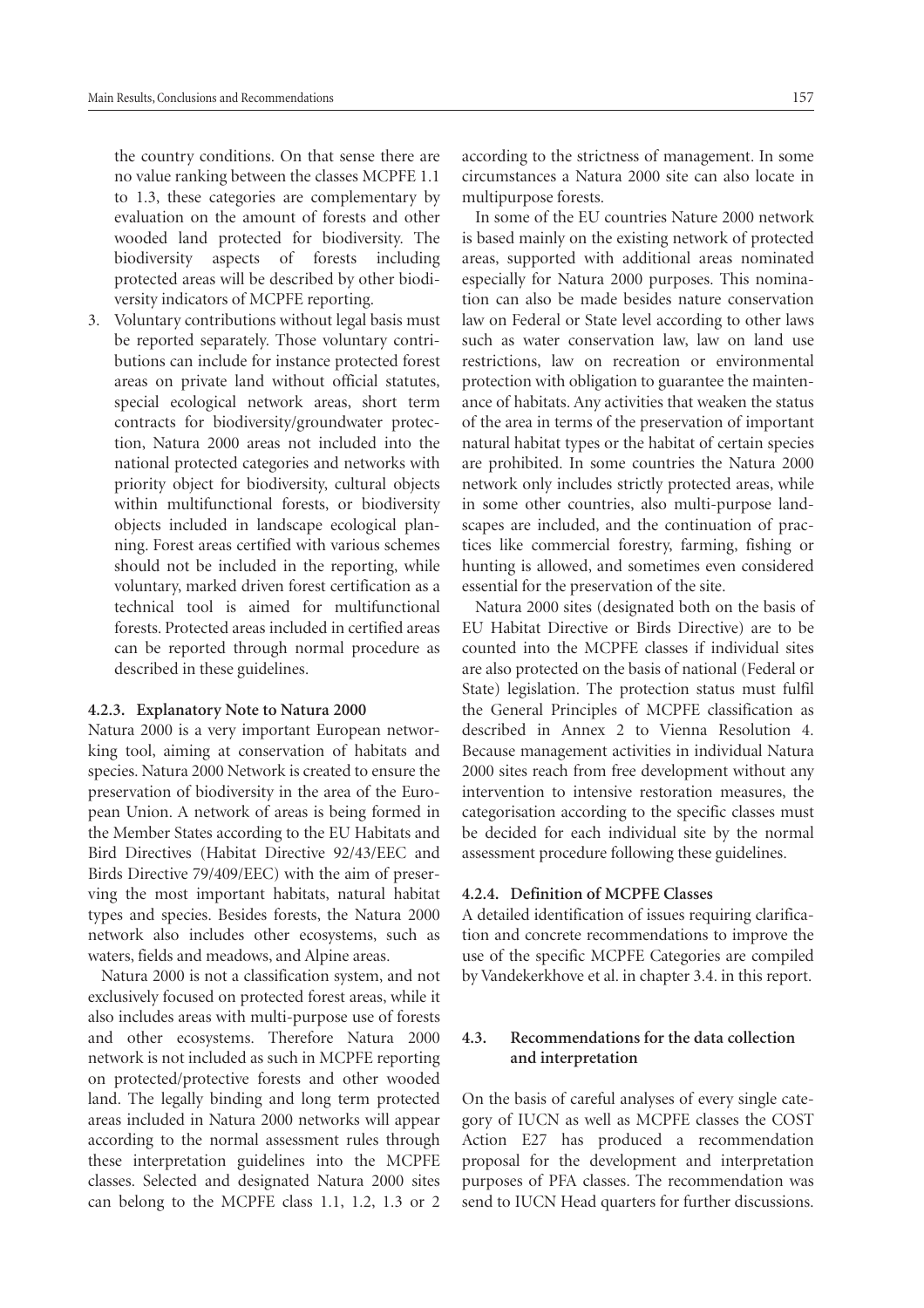Parallel the recommendation of MCPFE assessment results was sent to the Liaison Unit of MCPFE Warsaw. On that basis an Information Note of MCPFE assessment categories was developed by the Liaison Unit for TBFRA to be used by the TBFRA country correspondents for their data collection.

## **4.4. The 'habitat quality' and 'management effectiveness' in Protected Forest Areas**

Reliable and comparable statistics on the Protected Forest Area are essential as they represent an important quantitative indicator of the efforts on biodiversity conservation in forests. Two other important aspects should also be taken into consideration:

- the qualitative aspects of the PFA and their management
- the 'inclusive' approach on conservation of biodiversity, as an important aspect in multifunctional forestry

COST Action E27 stresses the need for additional but separate reporting on (a) habitat quality and (b) management effectiveness.

Only the distinct and separate assessment of all three aspects area statistics, habitat quality assessment (including aspects of networking and representativeness) and monitoring, and management effectiveness assessment will provide a complete image of the status of Protected Forest Areas.

However it is stressed that they are three distinct elements that are to be assessed separately: every attempt to combine them together will only lead to unsatisfactory, confusing and incomparable data.

# **5. Forest biodiversity conservation within multifunctional forestry**

Protected areas as such are only one indicator of biodiversity conservation strategies in Europe. In Europe probably more than in other parts of the world, two approaches are being used for the conservation of biodiversity in forests. A 'segregative' approach, with formally protected areas where the functions 'biodiversity conservation' or 'protective functions' are predominant, and on the other hand an 'integrative' approach, where these functions are integrated in a multifunctional, close to nature silviculture.

Both TBFRA and MCPFE- reporting procedures are restricted to areas that are formally designated as protected/protective areas and do not include other areas protected under statutes and mechanisms such as forest regulations, or multifunctional (commercial) management carried out under certain 'ecological' restrictions, or where incentives for conservation measures are given.

The assessment of the amount of forest that is exclusively or primarily managed for conservation of biodiversity is an important indicator of the 'performance' of countries on this specific indicator of forest biodiversity conservation and should therefore be reported as clearly as possible in the strict sense. At the same time, there is the need for a complementary assessment of the conservation status and ecological management standards that are included in everyday practice in forests outside legally designated protected and protective forests.

As these areas cover at least 80 % of the total forest area, these efforts are crucial to overall forest biodiversity (maybe even more important than the protected areas), and should therefore be also assessed through a clear set of criteria and indicators. The MCPFE indicators already contain some elements in this respect such as statistics on naturalness, tree species composition, landscape pattern, dead wood component, introduced tree species, genetic resources and threatened species. A further elaborated set of indicators covering all aspects of status and policy on forest biodiversity conservation within multifunctional forestry is required.

The COST Action E27 is convinced that the importance of the assessment of PFA as an indicator of the performance of countries on forest biodiversity conservation is very much related to the status/regime of "non protected" forest areas: the better conservation issues are covered in multifunctional, close-to-nature silviculture the less important and essential the protected areas are.

#### **References**

- COST, 2001: Memorandum of Understanding for the implementation of a European Concerted Research Action designated as COST Action E 27 "Protected Forest Areas in Europe - Analysis and Harmonisation, Brussels, Belgium.
- EUROPARC & IUCN, 2000: Guidelines for Protected Area Management Categories. Interpretation and Application of the IUCN Management Categories for Protected Areas in Europe. Second corrected version.